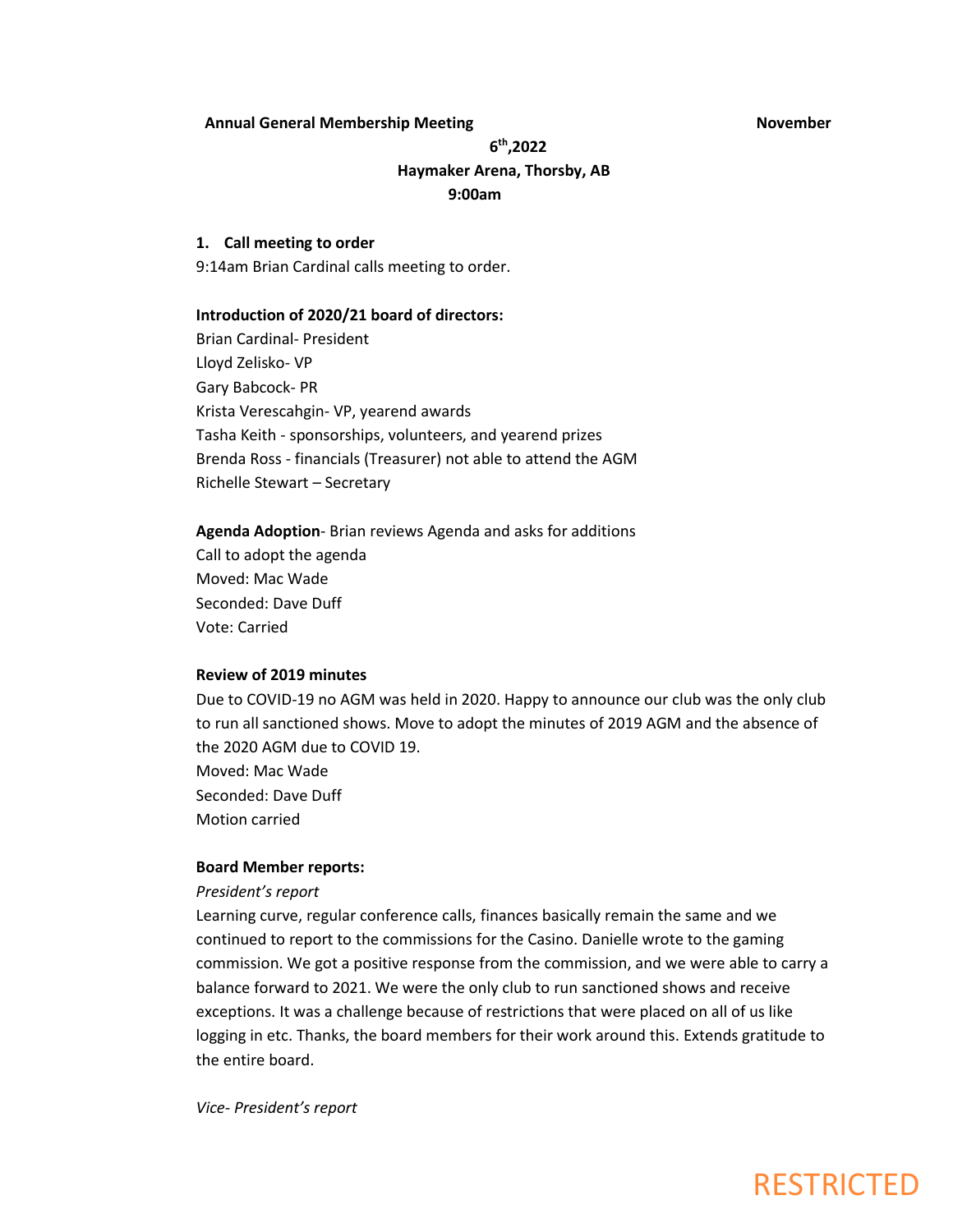Kristal: extends gratitude to the membership for helping with the restrictions etc. There were some extra costs for the first few shows around enforcing the restrictions. The yearend prizes- thank you to the sponsors, if any suggestions on prizes please bring them up to the board so we can tailor to what people like.

*Tasha*: Sponsors- challenging year. Amazing sponsors with a very tough 2021. 8000.00 total added money. Usually around 7000.00 the year before

### **8 Class Buckle Sponsor**

Zender Ford- Dave Duff

### **Gold Sponsors**

**○Zender Ford- Dave Duff**  Westhills Equine Veterinary Services- Brent Seely & Sarah Malenchak Majestic Rentals- Carter & Shelia Rycroft Martin Deerline City Ford- Mike Vida

### **Silver Sponsors**

- High Mark Well Servicing- Gary and Kerri Babcock
- DEVAN Management- Kristal Vereschagin
- CardCo Energy Services- Brian Cardinal
- SureShot Wireline- Brenda & Scott Ross
- PDH Holdings- Patty & Daren Hawrish

### **Bronze Sponsors**

- Ok Tire- Chris & Corinne Smith
- Royalene Ranch Penning/Sorting Practices- Derek Frank
- Highnoon Enterprises- Lloyd Zelisko
- **Thorsby Hotel and Grill**
- Wheel In Tree Enterprises
- SSB Urethane Foam Insulation- Sheldon Cardinal

### Youth Prize Packages- Spruce Grove Feeds

Nicole Daley- taking pictures all year and yearend photos thank you

Nicole Robison- a big part of our prizes and a great deal on embroidery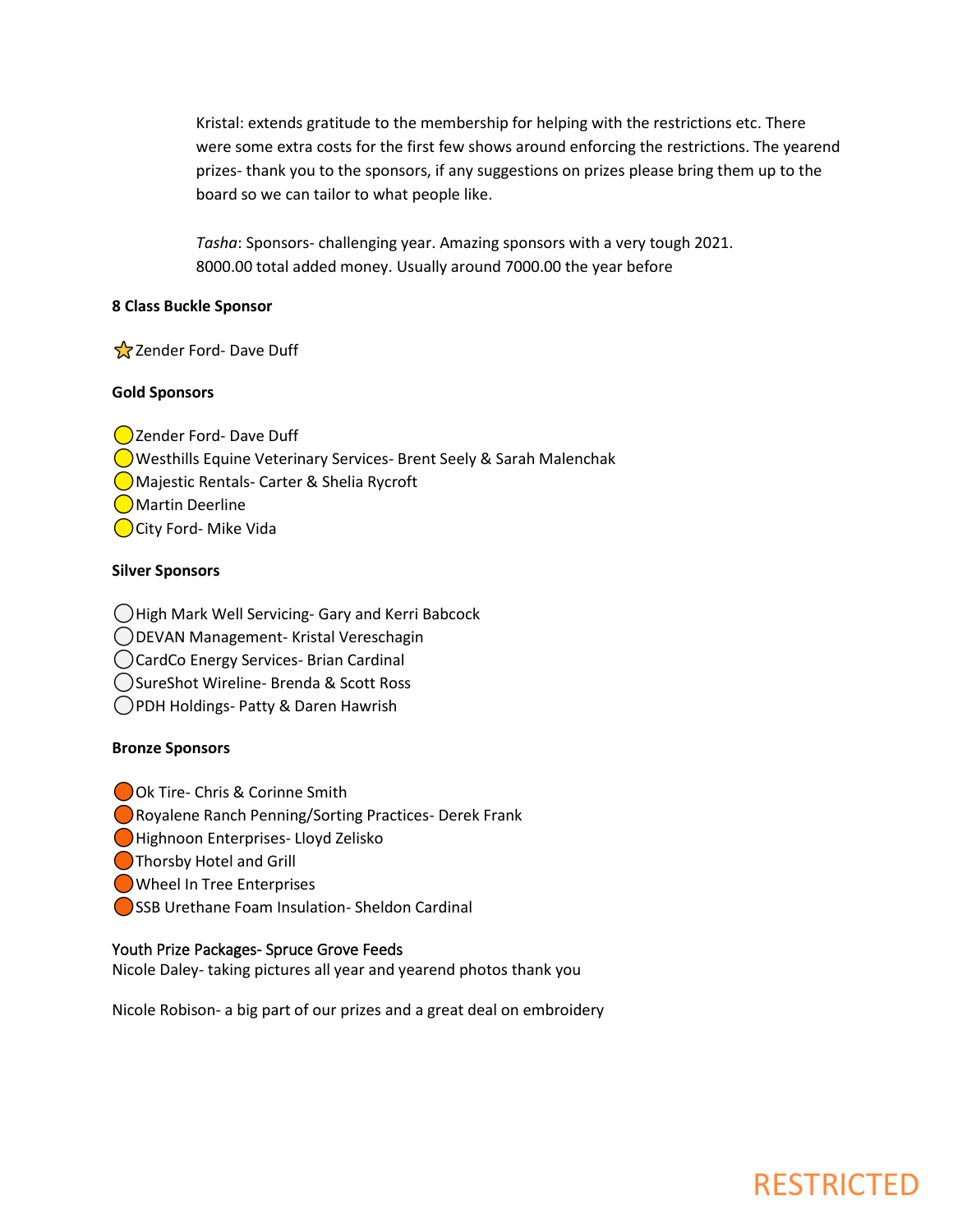*Lloyd*- we found cows for every show. We are at double the cost for cows. 65 was paid at one of the shows. We are trying to lock up at 50 for next year. The cattle handlers did a great job and thanks them. No injuries to cows this year.

*Gary*- big thing for the club was the shows coming back to Thorsby and rebuilt a relationship with them. I try to look at facilities would work for members of the club. We are one of the biggest clubs in Canada so need a place that is big enough. I want to thank the Haymaker, we were able to bring sand in whenever we wanted. The ground was great this year. We have tentatively secured the grounds for 2022 season for Throsby again. Two hardest things are the facility and the cows. Kristal stepped up as we were able to get one of our shows at Thorsby, so she held one of our shows and it was great. Thank you to all members for respecting the facility and showing up to the shows. Had to speak to MLA's etc. and Kristal did a great job getting our exemption for our club. I want to say to the members that there was a crazy amount of work to hold the shows this year.

### *Secretary Treasure report* (Brenda absent, Brian reviews financials) Two pages ( see attached)

All of our finances are contracted out to Danielle F. Kristal will read that out. Any questions please bring them forward now, if we can't answer we will get answers.

Perry- CTCPA levies are the on here because the nationals didn't run?

Kim- that is separate from ours. Nationals is a different entity. Ours is about insurance Kristal- we did have the option because we ran sanctioned shows. We still paid our Canadian club.

(reads Danielle's email attached to the financials)

Kim- are the casinos going to be on the same rotation?

Lloyd- Cattleman's has been approved for their Casino. 7 months off when they should have been. That might push up into the following year but still a good sign.

Kim- stall rental revenue. I thought we paid this to the society.

Kristal- we collect it all and then we pay it to Thorsby. Was problems before getting the money to Thorsby

Moved to accept financials for 2021: Kim Barrack Seconder: Stewart Maschmeyer Carried

### **Motions- will allow for motions off the floor**

**Perry-** No motion but discuss around having the open handicapped vs limited. Mac speaks to how small the open was in the past when it was not a handicap.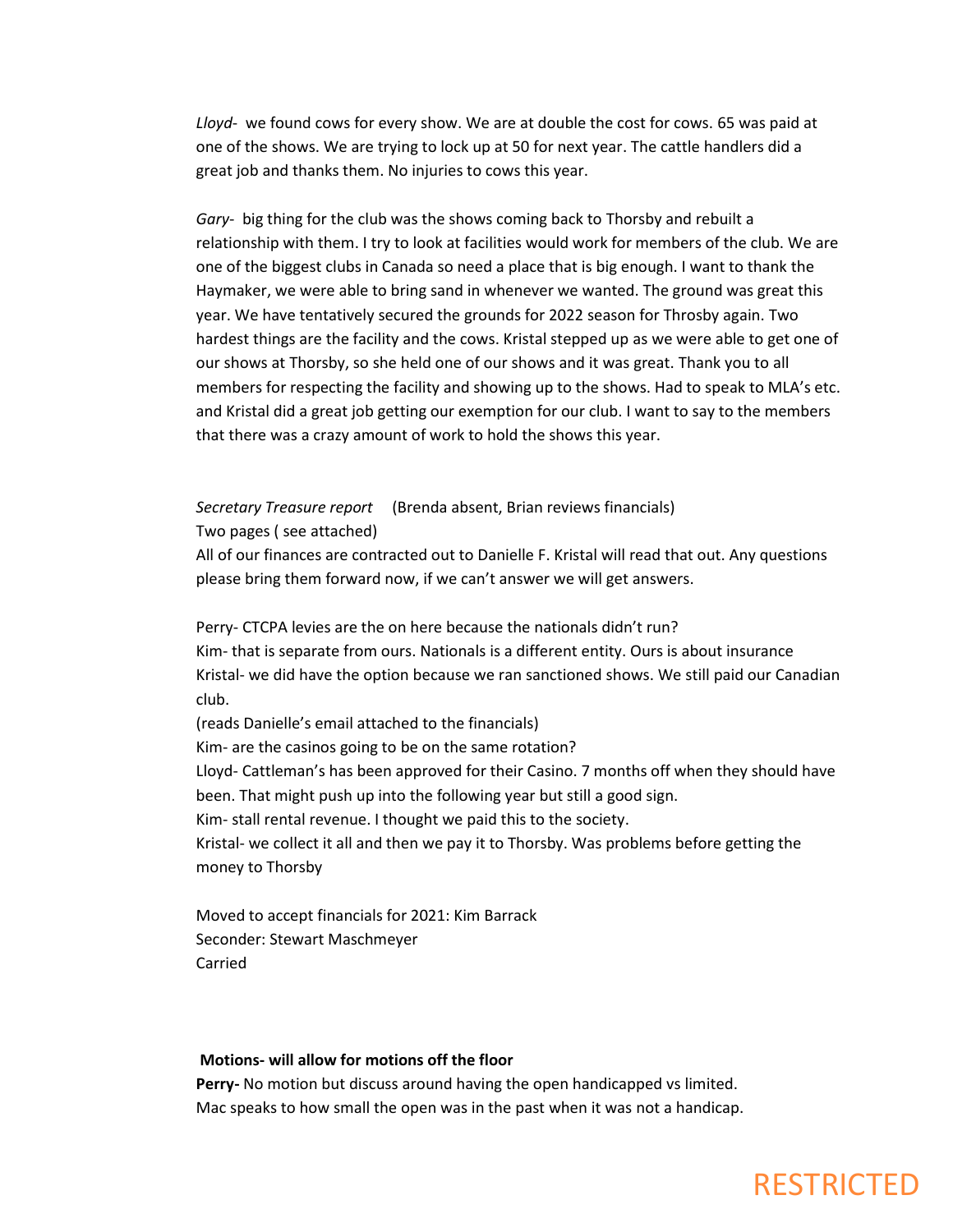Perry- What is the deal for the show secretary? The computer does it.

Kristal- we would still have a handicap open just not a limited. But there will be no prizes for a handicap. Just the open buckle.

Perry- does it grow the open or does it stay the same?

Mac- we have 2-5s and 4-14s. the highest team we had was a 14. If we had just a handicap and no limited.

Cook- the club would save on 3 buckles; we will ruffle feathers of the open riders.

Mac- what was the team rated that won it?

Kristal- a 13 team

Cook- last few years the team that won the open also won the limited

Gary- the 5 class might be hurt if you look at a handicap, does that incentivize them to come to the open

Cook- I would recommend telling the board to leave it as is for this coming season but get a feel this season from members if they would support moving to just an open handicap. Kim- one class must be rated higher than a 10. So, if we have a 14 then we don't need an open. Or you take your 3 highest riders and make the class that rating. Possibly a 15 class.

\_\_\_\_\_\_\_\_\_\_\_\_\_\_\_\_\_\_\_\_\_\_\_\_\_\_\_\_\_\_\_\_\_\_\_\_\_\_\_\_\_\_\_\_\_\_\_\_\_\_\_\_\_\_\_\_\_\_\_\_\_\_\_\_\_\_\_\_\_\_\_\_\_\_\_

DIRECTION TO THE BOARD: Mac and Kim- suggest to send a letter out to the members that this will most likely be discussed at the next AGM and to please be prepared to discuss that with the board at the next AGM or speak to them on your thoughts during the year leading up to the 2022 AGM.

Brian- maybe a survey monkey to the members?

\_\_\_\_\_\_\_\_\_\_\_\_\_\_\_\_\_\_\_\_\_\_\_\_\_\_\_\_\_\_\_\_\_\_\_\_\_\_\_\_\_\_\_\_\_\_\_\_\_

\_\_\_\_\_\_\_\_\_\_\_\_\_\_\_\_\_\_\_\_\_\_\_\_\_\_\_\_\_\_\_\_\_\_\_\_\_\_\_\_\_\_\_\_\_\_\_\_\_\_\_

**Motion: The board will send out a letter or survey monkey to the membership in regard to the open class and changing the format of it.**

**Moved: Kim Barrack Seconded: Mac Wade Carried**

Stewart asked about moving shows from a long weekend. Gary spoke that there is no other options unfortunately.

\_\_\_\_\_\_\_\_\_\_\_\_\_\_\_\_\_\_\_\_\_\_\_\_\_\_\_\_\_\_\_\_\_\_\_\_\_\_\_\_\_\_\_\_\_\_\_\_\_\_\_\_\_\_\_\_\_\_\_\_\_\_\_\_\_\_\_\_\_\_\_\_\_\_\_

Mac- if we have an injured member before our first show Kristal- the board in the past dealt with this pre 2019. If a member is injured in May and if fully paid on membership and then comes to us in Sept and says he wants to ride finals. The board would say no. If you want to ride finals, you need to ask for a medical when you are injured.

Gary- the board has a precedence from previous years on how to deal with injures. Need to inform the board immediately.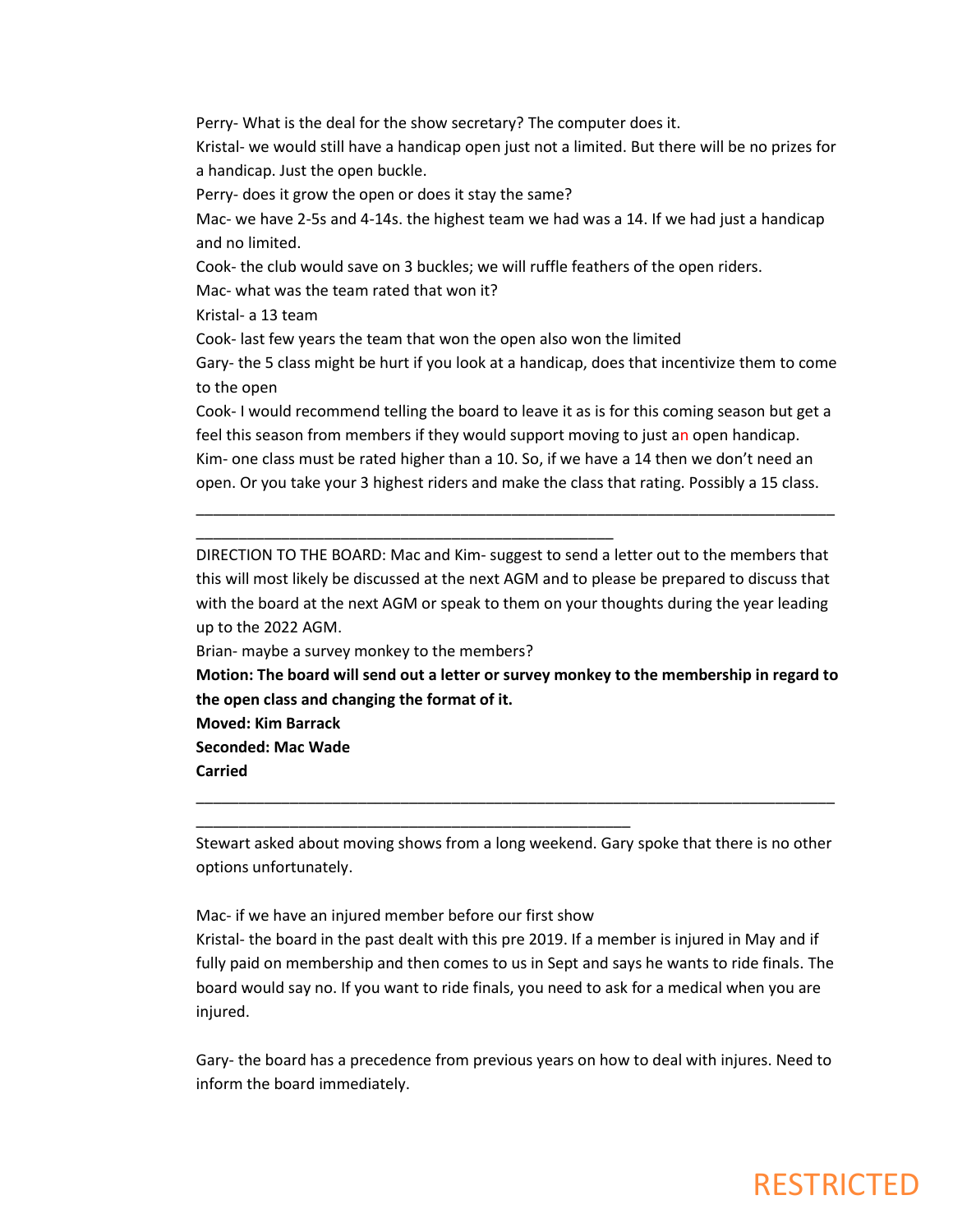Cook- we do listen to the members. Some have mentioned dropping the qualifier to finals from 6 to 5? We are putting it to you all as members here at the AGM.

\_\_\_\_\_\_\_\_\_\_\_\_\_\_\_\_\_\_\_\_\_\_\_\_\_\_\_\_\_\_\_\_\_\_\_\_\_\_\_\_\_\_\_\_\_\_\_\_\_\_\_\_\_\_\_\_\_\_\_\_\_\_\_\_\_\_\_\_\_\_\_\_\_\_\_

### **Board motion: to move the qualifier for finals from 6 shows to 5 shows. Seconded: Perry**

\_\_\_\_\_\_\_\_\_\_\_\_\_\_\_\_\_\_\_\_\_\_\_\_\_\_\_\_\_\_\_\_\_\_\_\_\_\_\_\_\_\_\_\_\_\_\_\_\_\_\_

Discussion:

Kim- the reason the shows are like that is so that not anyone can come just for finals only and don't support the club throughout the season. At one time it was 4. 5 is reasonable. Kristal- this is something that can only be done at a AGM.

**\_\_\_\_\_\_\_\_\_\_\_\_\_\_\_\_\_\_\_\_\_\_\_\_\_\_\_\_\_\_\_\_\_\_\_\_\_\_\_\_\_\_\_\_\_\_\_\_\_\_\_\_\_\_\_\_\_\_\_\_\_\_\_\_\_\_\_\_\_\_\_\_\_\_\_**

Brian closes the floor to any further motions 10:12am.

Brian moves to submitted motions first prior to the AGM.

**\_\_\_\_\_\_\_\_\_\_\_\_\_\_\_\_\_\_\_\_\_\_\_\_\_\_\_\_\_\_\_\_\_\_\_\_\_\_\_\_\_\_\_\_\_\_\_\_\_\_\_**

\_\_\_\_\_\_\_\_\_\_\_\_\_\_\_\_\_\_\_\_\_\_\_\_\_\_\_\_\_\_\_\_\_\_\_\_\_\_\_\_\_\_\_\_\_\_\_\_\_\_\_

Mac Wade-

**Motion:** To all riders who qualify for finals without having to qualify for each class.

#### **Seconder**: Dave Duff

Mac: speaks to his motion. We had a new member south of Calgary and made all 6 shows. There was one show on a Sunday she couldn't ride in the 5 in just that one day. Tasha- the reason I think it came about you want people to take advantage of the finals payout to the people who contributed to that class all season. Llyod- is it fair to the riders who committed to the class Perry- I don't mind it if you ride up and but not riding down Kim- I don't think its fair that anyone can ride in any class. I think we need a system that allows the people to enjoy their classes they ride in all year long. Trevor- if someone rides the 5 all year and that's where all their money went all year and now someone else comes in that didn't ride it its not fair. Kristal- we might have to drop the qualifier from classes if we move Richelle- if we have the qualifier finals how could we do the opposite to our own members and classes by allowing Brian calls the question: Passed on calling the question. Motion: failed \_\_\_\_\_\_\_\_\_\_\_\_\_\_\_\_\_\_\_\_\_\_\_\_\_\_\_\_\_\_\_\_\_\_\_\_\_\_\_\_\_\_\_\_\_\_\_\_\_\_\_\_\_\_\_\_\_\_\_\_\_\_\_\_\_\_\_\_\_\_\_\_\_\_\_

Lloyd-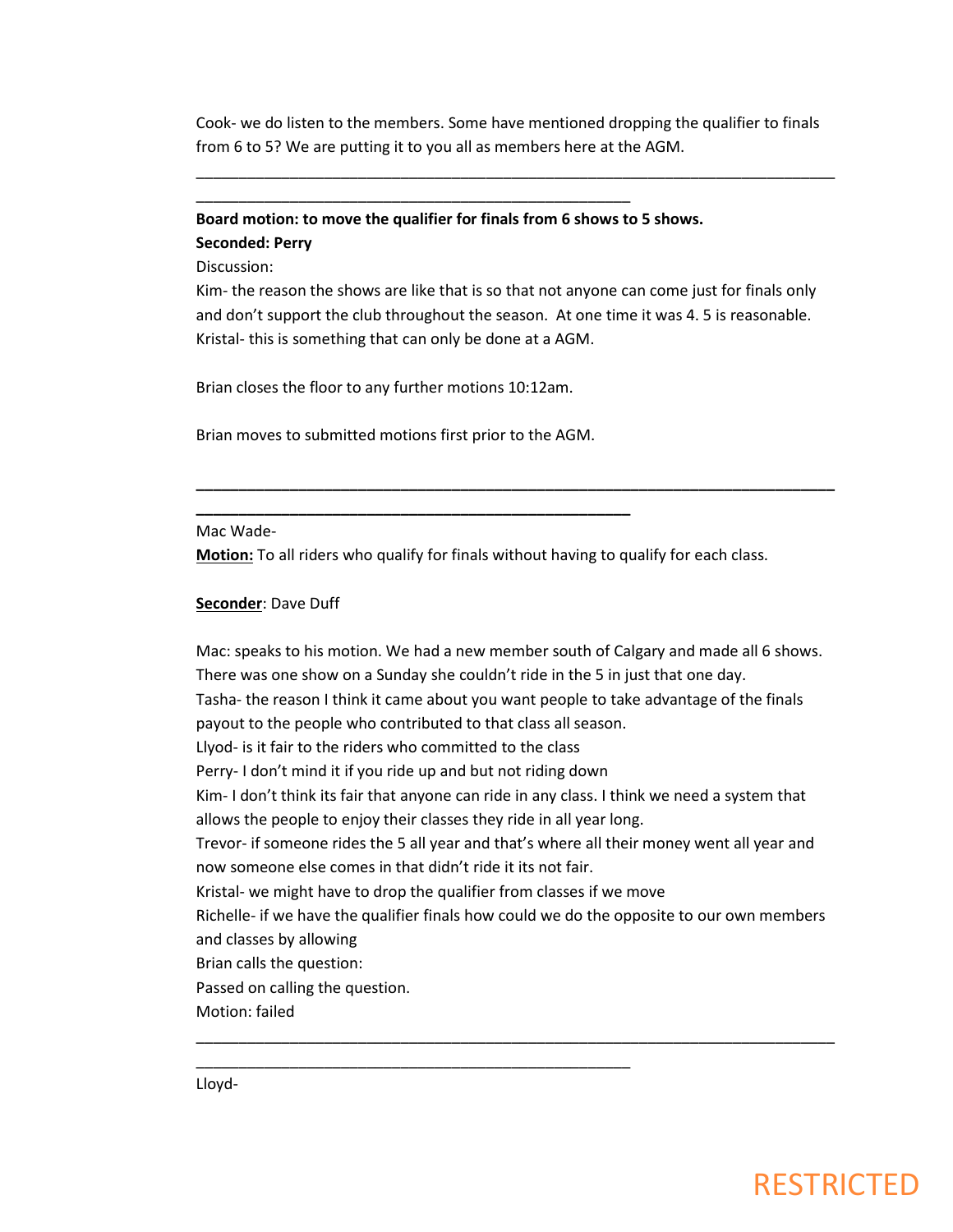**Motion**: To bring back the Rider Representative position in each class to mediate and be the liaison between show judges and riders should any issues arise during the show/class. **Kim- as a member of Canadians we have to follow their rules. In their rules there is no liaisons unless we ask for permission. That means I would go back and bring forth our motion if you ask me to. Doesn't mean you can't put your discipline in place still.** 

#### **Seconder**: Bruce

Discussion held however motion is out of order as we don't have the authority to pass this motion. Only to direct the board to

New motion: Moved by Lloyd The board is to direct Kim Barrack CTCPA representative to bring forward to CTCPA, ATCPS's request to have approval to re- introduce the Riding representative role for our society.

Lloyd: speaks to his motion Trevor- wouldn't that slow down the show? Lloyd- we just need to do something to protect our judges Kristal- we can't motion on that today but he can take our consensus today. But today we can motion, that we must implement a discipline for next season Josephine- the judges can discipline people. Brian- I have discussions with the president in relations to the issue. I agree, my recommendation is for a motion for the board to ask the Canadian (kim) to bring it back. Kim- we need to tell the officials they have our support. The officials need to do that. Seconded : Dave Duff

\_\_\_\_\_\_\_\_\_\_\_\_\_\_\_\_\_\_\_\_\_\_\_\_\_\_\_\_\_\_\_\_\_\_\_\_\_\_\_\_\_\_\_\_\_\_\_\_\_\_\_\_\_\_\_\_\_\_\_\_\_\_\_\_\_\_\_\_\_\_\_\_\_\_\_

Carried

### **Board motion: to move the qualifier for finals from 6 shows to 5 shows. Seconded: Perry**

\_\_\_\_\_\_\_\_\_\_\_\_\_\_\_\_\_\_\_\_\_\_\_\_\_\_\_\_\_\_\_\_\_\_\_\_\_\_\_\_\_\_\_\_\_\_\_\_\_\_\_

Gary and Lloyd speaks to motion. Lloyd friendly amendment To move the qualifier for both finals and individual's classes to from 6 to 5. Seconded: Kim Vote on the amendment Passed

Discussion on the amendments motion Josephine- finals and class qualifier if different will be had to track Brian- no one is opposed to calling the question Motion carried